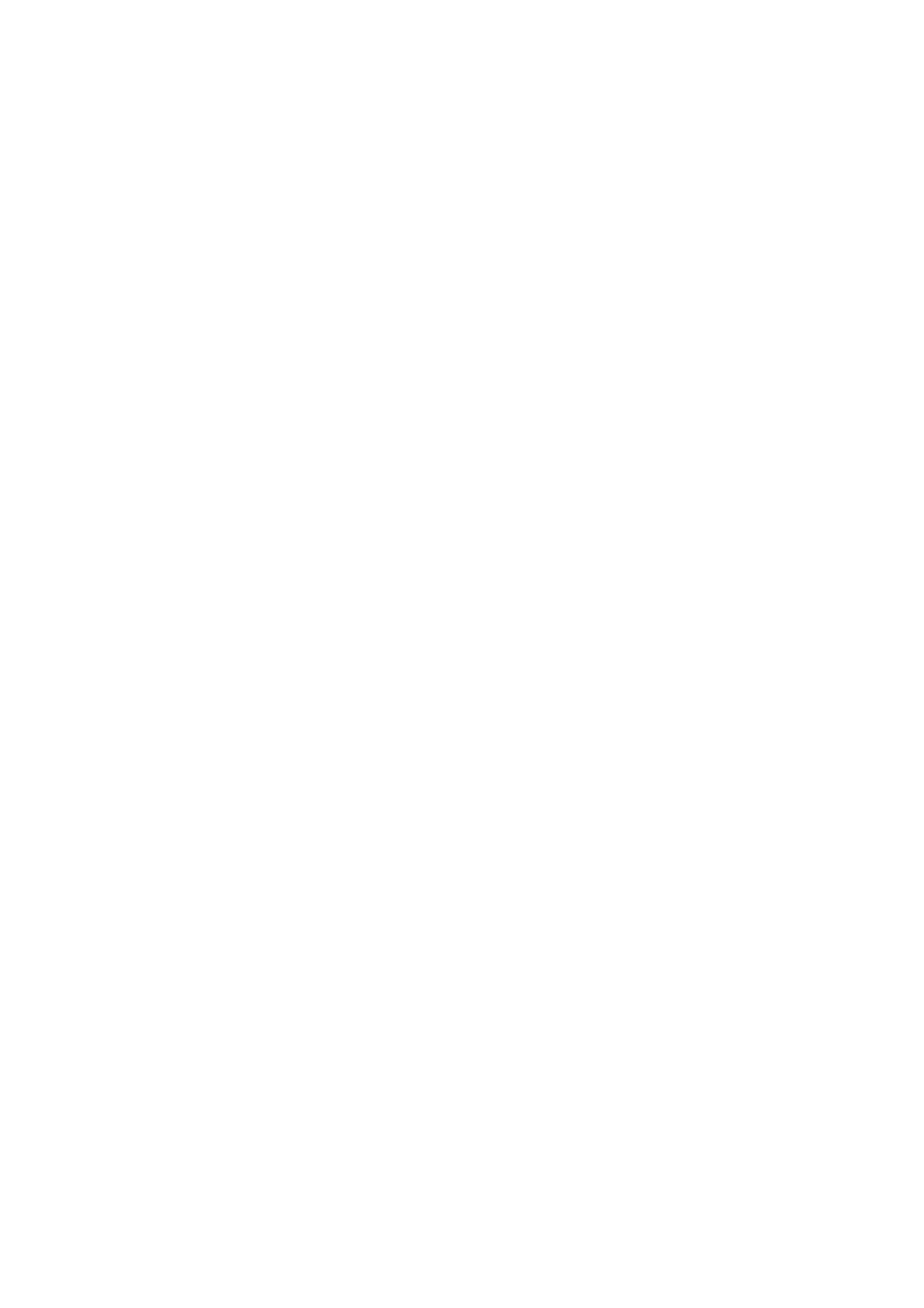## **Dealing in Cultural Objects (Offences) Bill**

### **CONTENTS**

- 1 Offence of dealing in tainted cultural objects
- 2 Meaning of "tainted cultural object"
- 3 Meaning of "deals in"
- 4 Customs and Excise prosecutions
- 5 Offences by bodies corporate
- 6 Short title, commencement and extent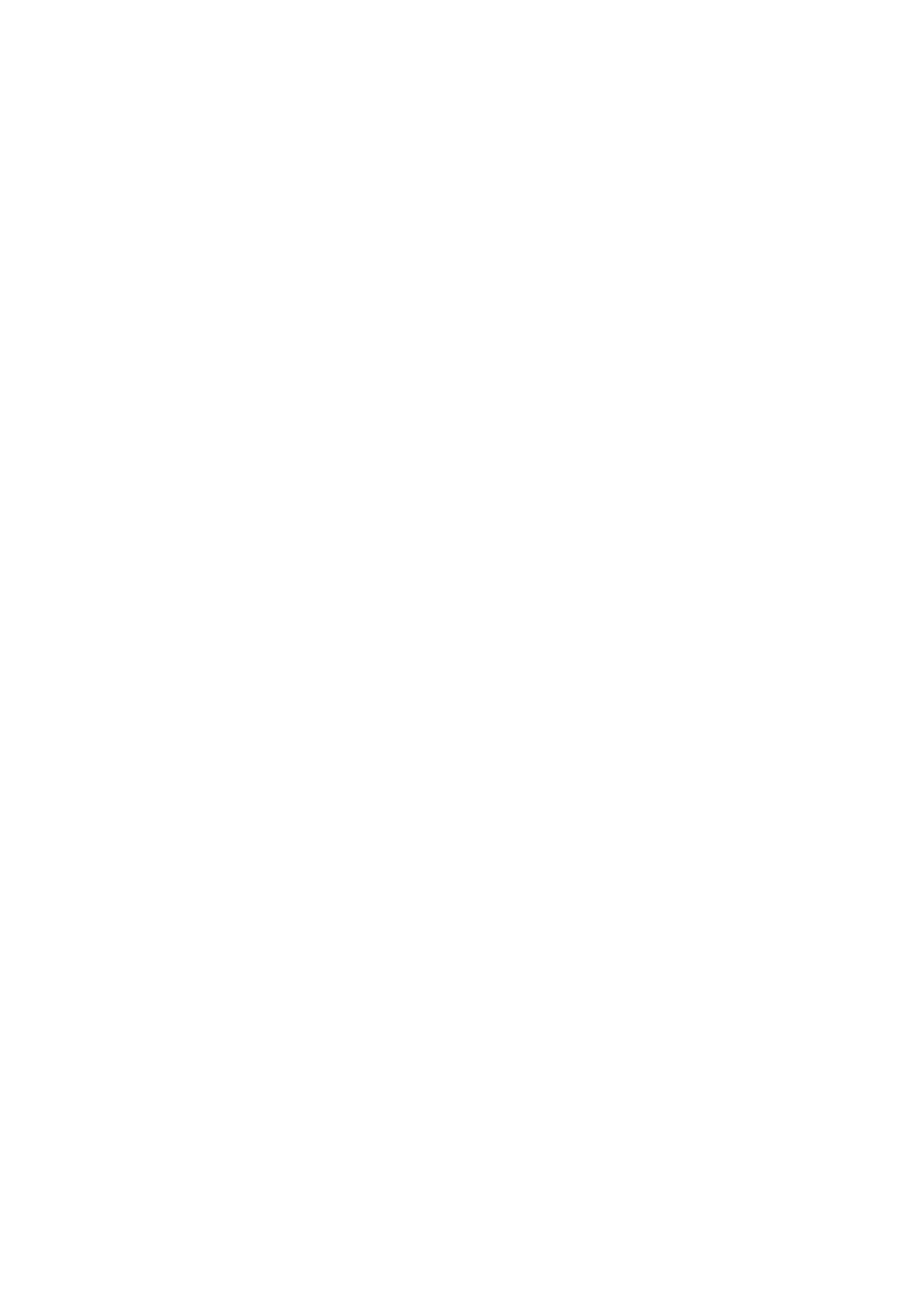## A **BILL** TO

Provide for an offence of acquiring, disposing of, importing or exporting tainted cultural objects, or agreeing or arranging to do so; and for connected purposes.

E IT ENACTED by the Queen's most Excellent Majesty, by and with the advice and consent of the Lords Spiritual and Temporal, and Commons, in this present Parliament assembled, and by the authority of the same, as follows: - $\mathbf{B}_{\text{rel}}$ 

#### **1 Offence of dealing in tainted cultural objects**

- (1) A person is guilty of an offence if, knowing or believing that a cultural object is tainted, he dishonestly deals in it.
- (2) It is immaterial whether he knows or believes that the object is a cultural object.
- (3) A person guilty of the offence is liable—
	- (a) on conviction on indictment, to imprisonment for a term not exceeding seven years or a fine (or both),
	- (b) on summary conviction, to imprisonment for a term not exceeding six months or a fine not exceeding the statutory maximum (or both).

#### **2 Meaning of "tainted cultural object"**

- (1) "Cultural object" means an object of historical, architectural or archaeological interest.
- (2) A cultural object is tainted if, after the commencement of this Act—
	- (a) a person removes the object in a case falling within subsection (4) or he excavates the object, and
	- (b) in the circumstances in which the object is removed or excavated an offence is committed by him.
- (3) It is immaterial whether—
	- (a) the removal or excavation was done in the United Kingdom or elsewhere,
	- (b) the offence is committed under the law of a part of the United Kingdom or under the law of any other country or territory.

*5*

*10*

*20*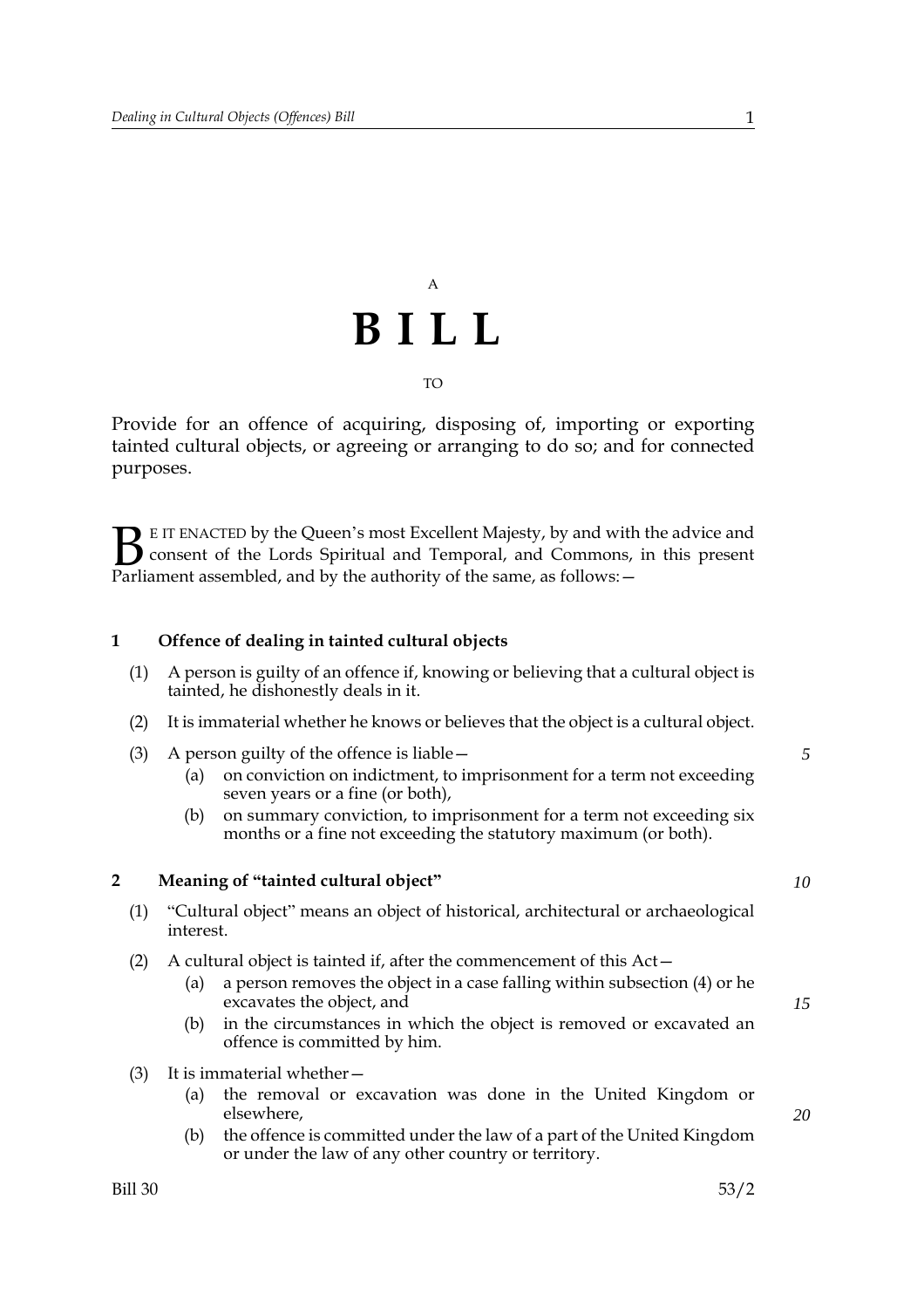- (4) An object is removed in a case falling within this subsection if  $-$ 
	- (a) it is removed from a building or structure of historical, architectural or archaeological interest where the object has at any time formed part of the building or structure, or
	- (b) it is removed from a monument of such interest.
- (5) "Monument" means—
	- (a) any work, cave or excavation,
	- (b) any site comprising the remains of any building or structure or of any work, cave or excavation,
	- (c) any site comprising, or comprising the remains of, any vehicle, vessel, aircraft or other movable structure, or part of any such thing. *10*
- (6) "Remains" includes any trace or sign of the previous existence of the thing in question.
- (7) It is immaterial whether—
	- (a) a building, structure or work is above or below the surface of the land, *15*
	- (b) a site is above or below water.
- (8) This section has effect for the purposes of section 1.

#### **3 Meaning of "deals in"**

- (1) A person deals in an object if (and only if) he  $-$ 
	- (a) acquires, disposes of, imports or exports it,
	- (b) agrees with another to do an act mentioned in paragraph (a), or
	- (c) makes arrangements under which another person does such an act or under which another person agrees with a third person to do such an act.

| (2) | "Acquires" means buys, hires, borrows or accepts. |  |
|-----|---------------------------------------------------|--|
|     |                                                   |  |

- (3) "Disposes of" means sells, lets on hire, lends or gives.
- (4) In relation to agreeing or arranging to do an act, it is immaterial whether the act is agreed or arranged to take place in the United Kingdom or elsewhere.
- (5) This section has effect for the purposes of section 1.

#### **4 Customs and Excise prosecutions**

- (1) Proceedings for an offence relating to the dealing in a tainted cultural object may be instituted by order of the Commissioners of Customs and Excise if it appears to them that the offence has involved the importation or exportation of such an object.
- (2) An offence relates to the dealing in a tainted cultural object if it is—
	- (a) an offence under section 1, or
	- (b) an offence of inciting the commission of, or attempting or conspiring to commit, such an offence.
- (3) Proceedings for an offence which are instituted under subsection (1) are to be commenced in the name of an officer, but may be continued by another officer.

*30*

*35*

*40*

*20*

*25*

*5*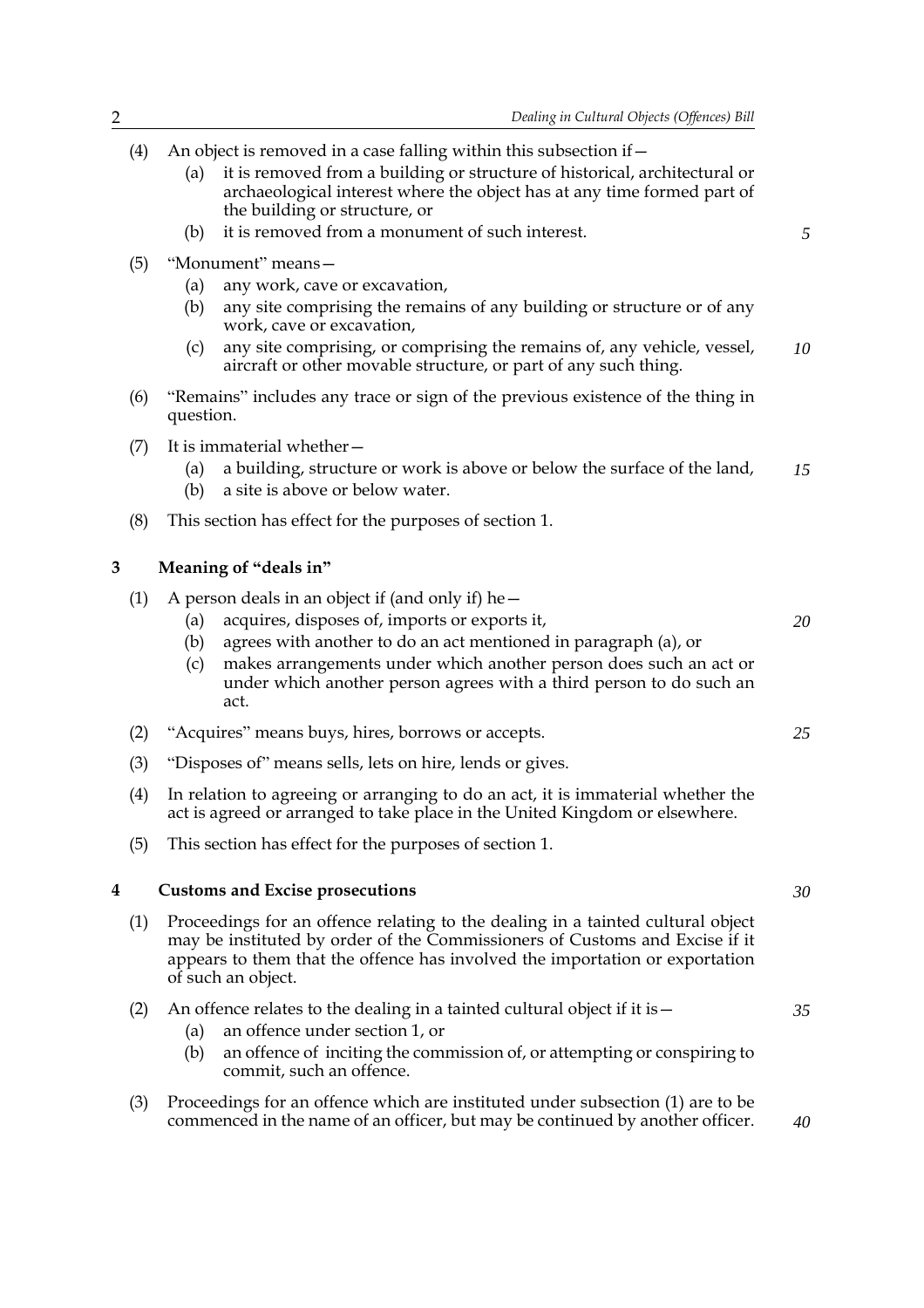- (4) Where the Commissioners of Customs and Excise investigate, or propose to investigate, any matter with a view to determining—
	- (a) whether there are grounds for believing that a person has committed an offence which relates to the dealing in a tainted cultural object and which involves the importation or exportation of such an object, or
	- (b) whether a person should be prosecuted for such an offence,

the matter is to be treated as an assigned matter within the meaning of the Customs and Excise Management Act 1979 (c. 2).

- (5) Nothing in this section affects any powers of any person (including any officer) apart from this section.
- (6) "Officer" means a person commissioned by the Commissioners of Customs and Excise under section 6(3) of the Customs and Excise Management Act 1979.

#### **5 Offences by bodies corporate**

- (1) If an offence under section 1 committed by a body corporate is proved—
	- (a) to have been committed with the consent or connivance of an officer, or *15*
	- (b) to be attributable to any neglect on his part,

he (as well as the body corporate) is guilty of the offence and liable to be proceeded against and punished accordingly.

- (2) "Officer", in relation to a body corporate, means—
	- (a) a director, manager, secretary or other similar officer of the body,
	- (b) a person purporting to act in any such capacity.
- (3) If the affairs of a body corporate are managed by its members, subsection (1) applies in relation to the acts and defaults of a member in connection with his functions of management as if he were a director of the body.

#### **6 Short title, commencement and extent**

- (1) This Act may be cited as the Dealing in Cultural Objects (Offences) Act 2003.
- (2) This Act comes into force at the end of the period of two months beginning with the day on which it is passed.
- (3) This Act does not extend to Scotland.

*5*

*10*

*25*

*20*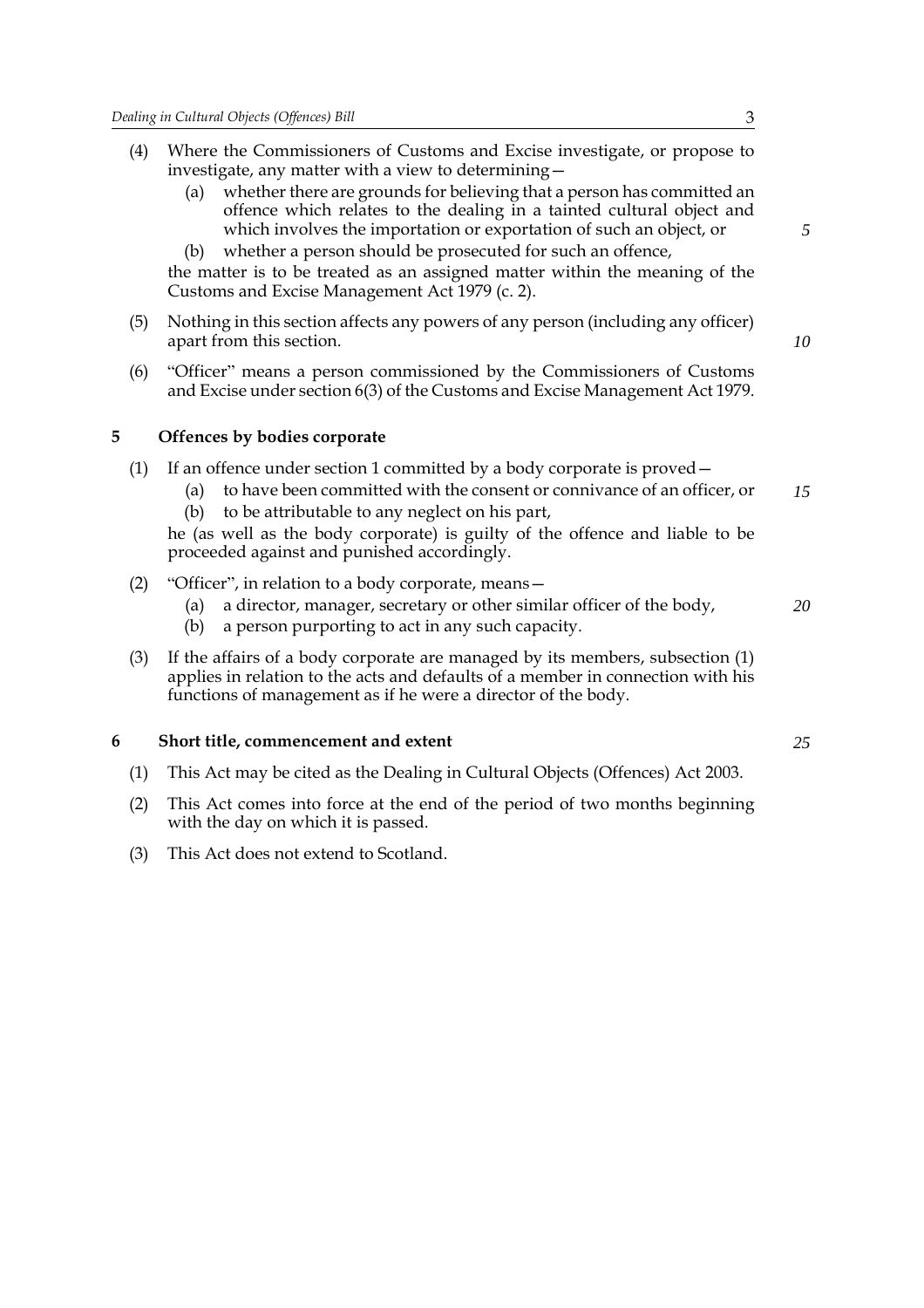*Dealing in Cultural Objects (Offences) Bill*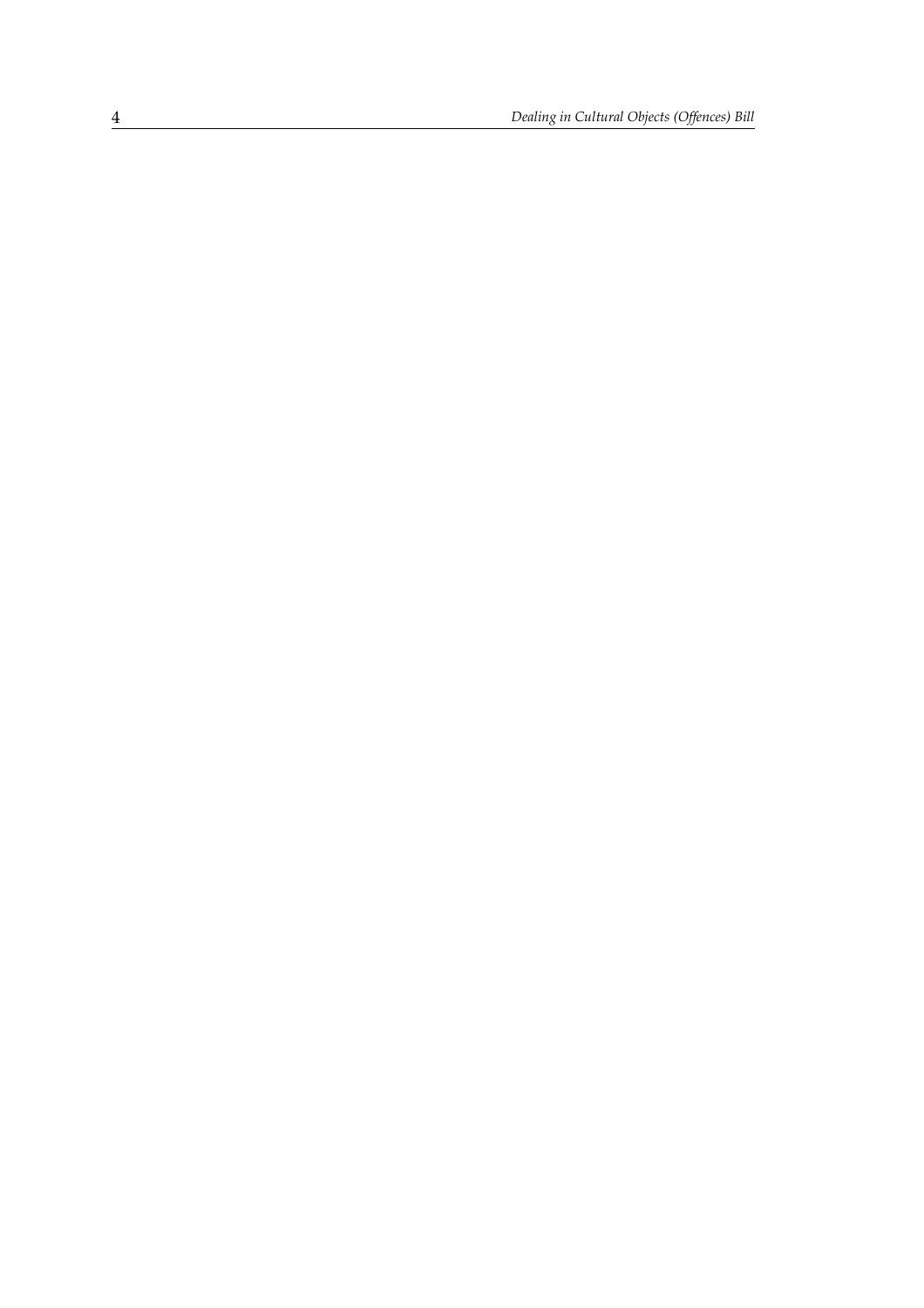# A **BILL**

To provide for an offence of acquiring, disposing of, importing or exporting tainted cultural objects, or agreeing or arranging to do so; and for connected purposes.

> *Presented by Mr Richard Allan supported by Mr Mark Fisher, Mr Edward Garnier, Shona McIsaac, Mr Alistair Carmichael, Ross Cranston and Robert Key.*

*Ordered, by* The House of Commons, *to be Printed*, 11*th December* 2002

© Parliamentary copyright House of Commons 2003 *Applications for reproduction should be made in writing to the Copyright Unit, Her Majesty's Stationery Office, St. Clements House, 2-16 Colegate, Norwich, NR3 1BQ*

PUBLISHED BY AUTHORITY OF THE HOUSE OF COMMONS LONDON: THE STATIONERY OFFICE Printed in the United Kingdom by The Stationery Office Limited £x.xx net

 $\frac{3}{2}$  53/2

xxxbarxxx